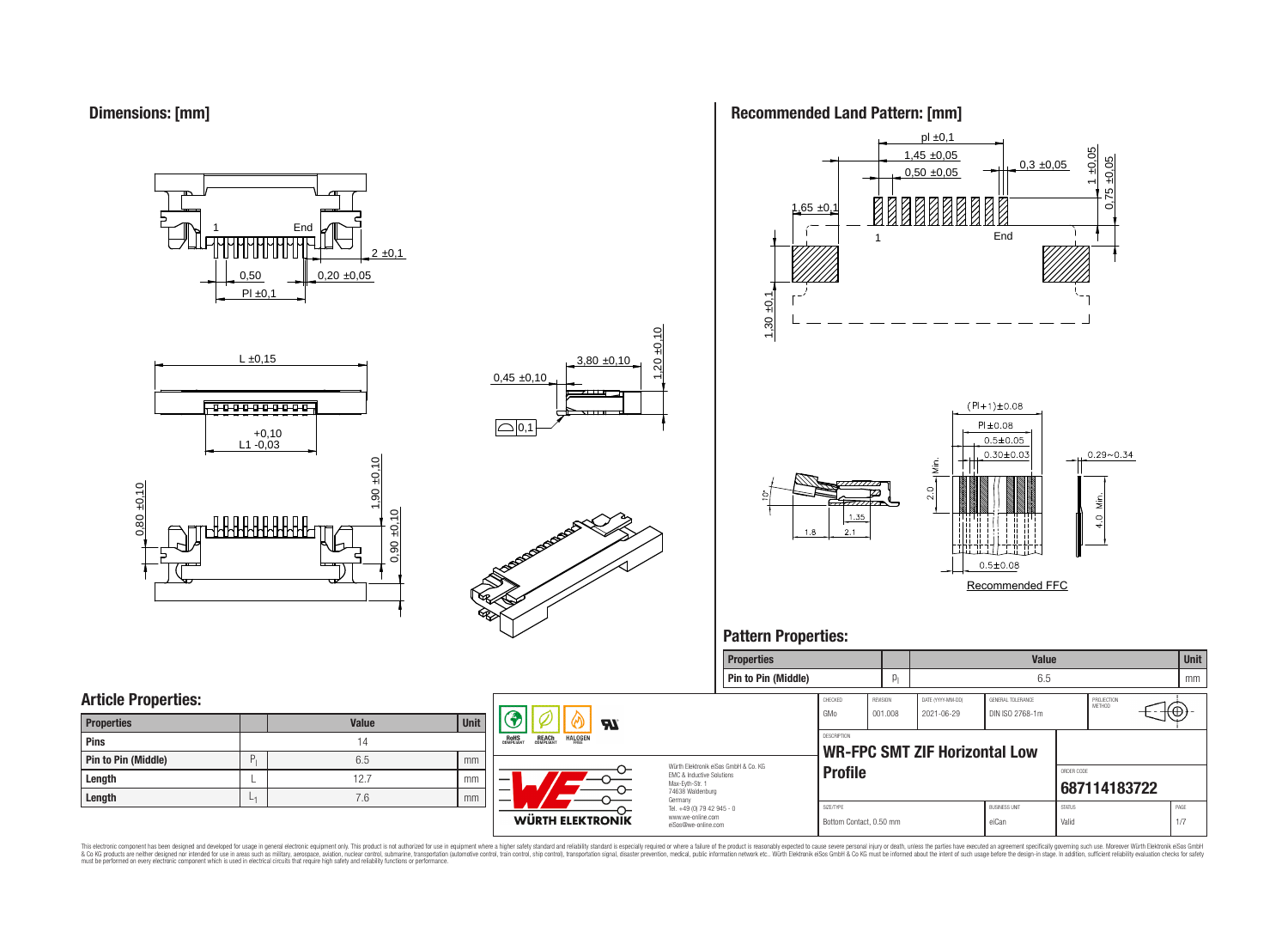### **Kind Properties:**

| <b>Properties</b> | <b>Value</b>     | <b>Unit</b> |  |  |  |
|-------------------|------------------|-------------|--|--|--|
| Pitch             | U.5              | mm          |  |  |  |
| <b>Durability</b> | 20 Mating cycles |             |  |  |  |

## **Material Properties:**

| <b>Insulator Material</b>            | <b>LCP</b>                                   |  |  |  |  |  |
|--------------------------------------|----------------------------------------------|--|--|--|--|--|
| <b>Insulator Flammability Rating</b> | $UL94$ V-0                                   |  |  |  |  |  |
| <b>Insulator Color</b>               | Ivory                                        |  |  |  |  |  |
| <b>Actuator Material</b>             | PA <sub>6</sub> T                            |  |  |  |  |  |
| <b>Actuator Flammability Rating</b>  | UL94 V- $0$                                  |  |  |  |  |  |
| <b>Actuator Color</b>                | <b>Black</b>                                 |  |  |  |  |  |
| <b>Contact Material</b>              | Phosphor Bronze                              |  |  |  |  |  |
| <b>Contact Plating</b>               | 120 ( $\mu$ ") Tin over 30 ( $\mu$ ") Nickel |  |  |  |  |  |
| <b>Contact Type</b>                  | Stamped                                      |  |  |  |  |  |
| <b>Solder Tabs</b>                   | <b>Brass</b>                                 |  |  |  |  |  |

## **General Information:**

| $\sim$ |
|--------|
|--------|

## **Electrical Properties:**

| <b>Properties</b>            |               | <b>Test conditions</b> | <b>Value</b> | <b>Unit</b>    | Tol. |
|------------------------------|---------------|------------------------|--------------|----------------|------|
| <b>Rated Current</b>         | ΙR            |                        | 0.4          | $\overline{A}$ |      |
| <b>Working Voltage</b>       |               |                        | 50           | V(AC)          |      |
| <b>Withstanding Voltage</b>  |               | min                    | 250          | V(AC)          |      |
| <b>Contact Resistance</b>    | R             |                        | 30           | $m\Omega$      | max. |
| <b>Insulation Resistance</b> | $R_{\mid SO}$ |                        | 100          | M.             | min. |

## **Certification:**

**RoHS Approval RoHS Approval Compliant** [2011/65/EU&2015/863]

## **Certification:**

| <b>REACh Approval</b> | Conform or declared [(EC)1907/2006] |
|-----------------------|-------------------------------------|
| <b>Halogen Free</b>   | Conform [IEC 61249-2-21]            |
| <b>Halogen Free</b>   | Conform [JEDEC JS709B]              |
| UL Approval           | F323964                             |

## **Packaging Properties:**

| . aundyniy                | Reel<br>lape<br>and |
|---------------------------|---------------------|
| <b>Unit</b><br>rackayılıy | 4000                |

## **Specific Recommendation:**

In order to handle products correctly, please download our precaution guide which is available under "Tutorials" on our Homepage: www. we-online.com/precaution\_6873xx124422

| Яï<br>ROHS<br>COMPLIANT<br><b>REACH</b><br>COMPLIANT<br><b>HALOGEN</b> |                                                                                                                     | CHECKED<br>GMo                       | REVISION<br>001.008 | DATE (YYYY-MM-DD)<br>2021-06-29      | GENERAL TOLERANCE<br>DIN ISO 2768-1m |                        | PROJECTION<br>METHOD | ιτΨ         |  |
|------------------------------------------------------------------------|---------------------------------------------------------------------------------------------------------------------|--------------------------------------|---------------------|--------------------------------------|--------------------------------------|------------------------|----------------------|-------------|--|
|                                                                        |                                                                                                                     | <b>DESCRIPTION</b>                   |                     | <b>WR-FPC SMT ZIF Horizontal Low</b> |                                      |                        |                      |             |  |
|                                                                        | Würth Elektronik eiSos GmbH & Co. KG<br>FMC & Inductive Solutions<br>Max-Evth-Str. 1<br>74638 Waldenburg<br>Germany | <b>Profile</b>                       |                     |                                      |                                      | ORDER CODE             | 687114183722         |             |  |
| WÜRTH ELEKTRONIK                                                       | Tel. +49 (0) 79 42 945 - 0<br>www.we-online.com<br>eiSos@we-online.com                                              | SIZE/TYPE<br>Bottom Contact, 0.50 mm |                     |                                      | <b>BUSINESS UNIT</b><br>eiCan        | <b>STATUS</b><br>Valid |                      | PAGE<br>2/7 |  |

This electronic component has been designed and developed for usage in general electronic equipment only. This product is not authorized for subserved requipment where a higher selection equipment where a higher selection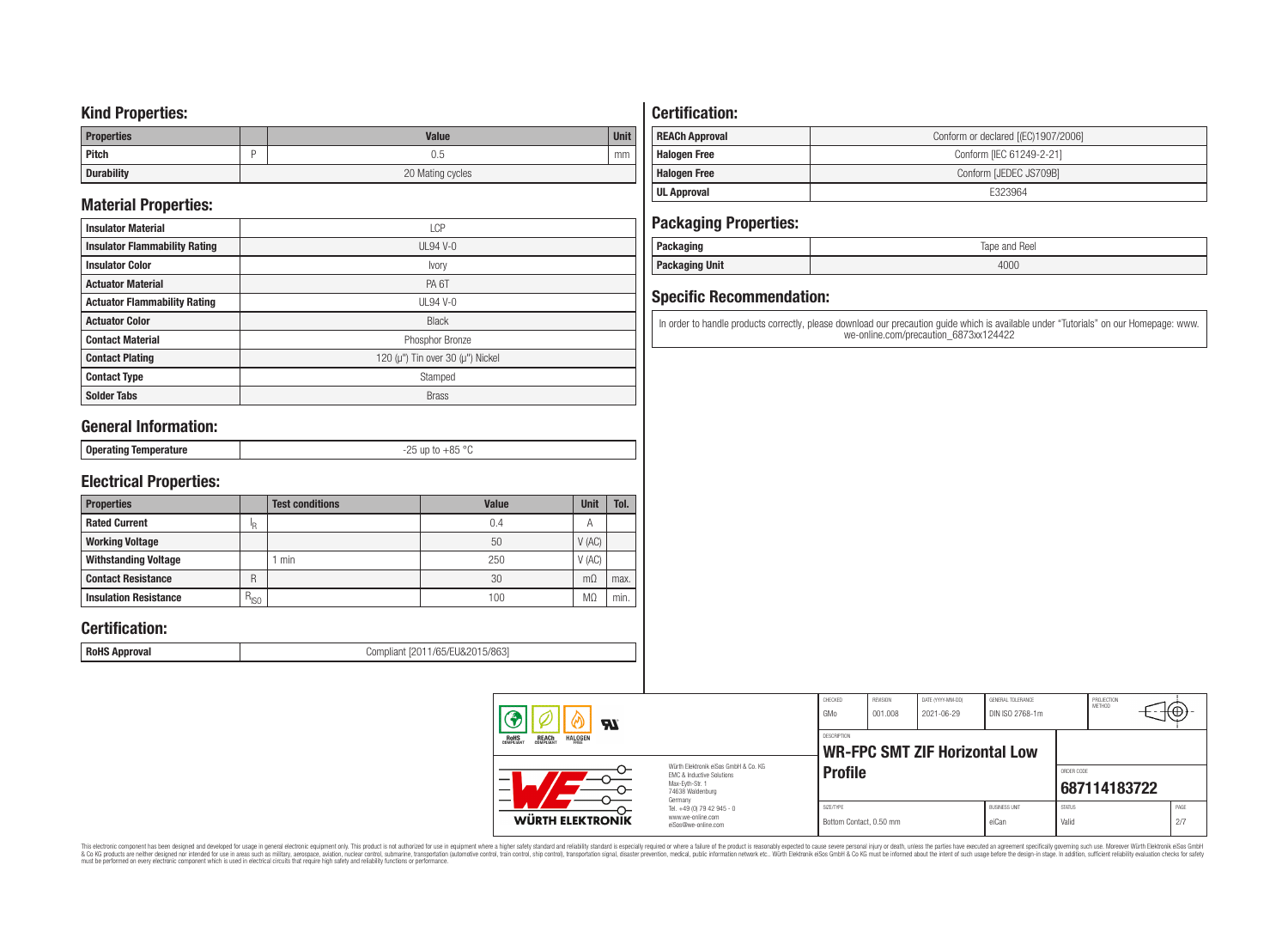## **Packaging Specification - Tape: [mm]**

**Packaging Specification - Reel: [mm]**



This electronic component has been designed and developed for usage in general electronic equipment only. This product is not authorized for use in equipment where a higher safely standard and reliability standard si espec & Ook product a label and the membed of the seasuch as marked and as which such a membed and the such assume that income in the seasuch and the simulation and the such assume that include to the such a membed and the such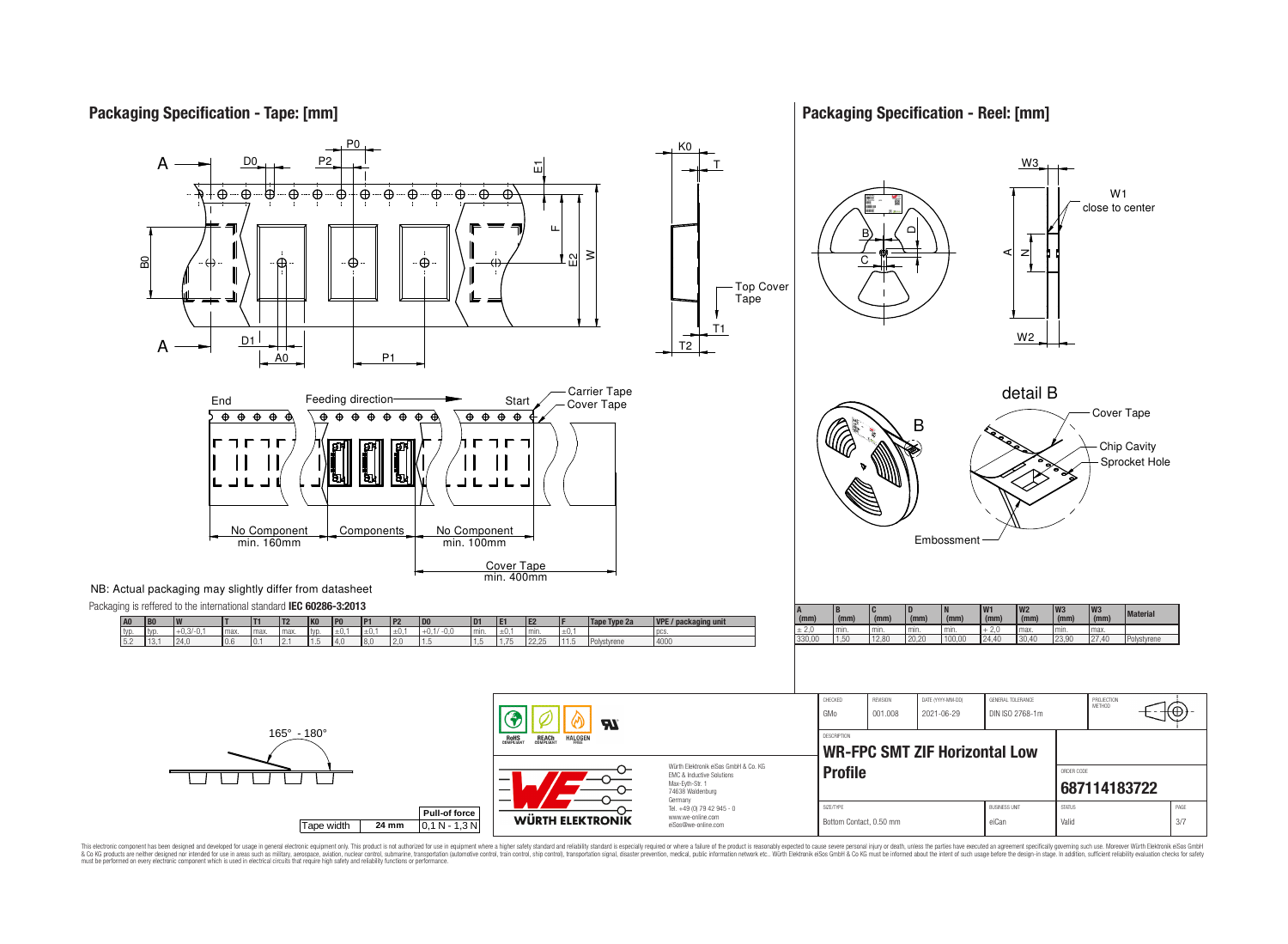

#### NB: Actual packaging may slightly differ from datasheet

| $L_{\odot}$ (mm) | $\overline{M}$<br>$\cdot$ (mm)<br>4 V V O | H <sub>c</sub><br>(mm) | . of reel<br>packaging<br>outer | Packaging<br><b>Unit</b> | Material |
|------------------|-------------------------------------------|------------------------|---------------------------------|--------------------------|----------|
| typ              | typ                                       | .tvr                   | reel.                           | l oc:                    |          |
| 350              | 350                                       | 320                    |                                 | 36000                    | Paper    |

| Яľ<br><b>HALOGEN</b><br>REACH<br>COMPLIANT<br>ROHS<br>COMPLIANT |                                                                                                                     | CHECKED<br>GMo                                      | REVISION<br>001.008 | DATE (YYYY-MM-DD)<br>2021-06-29 | GENERAL TOLERANCE<br>DIN ISO 2768-1m |                        | PROJECTION<br><b>METHOD</b> | ⊦⊕          |  |
|-----------------------------------------------------------------|---------------------------------------------------------------------------------------------------------------------|-----------------------------------------------------|---------------------|---------------------------------|--------------------------------------|------------------------|-----------------------------|-------------|--|
|                                                                 |                                                                                                                     | DESCRIPTION<br><b>WR-FPC SMT ZIF Horizontal Low</b> |                     |                                 |                                      |                        |                             |             |  |
| –                                                               | Würth Elektronik eiSos GmbH & Co. KG<br>EMC & Inductive Solutions<br>Max-Evth-Str. 1<br>74638 Waldenburg<br>Germany | <b>Profile</b>                                      |                     |                                 |                                      |                        | ORDER CODE<br>687114183722  |             |  |
| WÜRTH ELEKTRONIK                                                | Tel. +49 (0) 79 42 945 - 0<br>www.we-online.com<br>eiSos@we-online.com                                              | SIZE/TYPE<br>Bottom Contact, 0.50 mm                |                     |                                 | <b>BUSINESS UNIT</b><br>eiCan        | <b>STATUS</b><br>Valid |                             | PAGE<br>4/7 |  |

This electronic component has been designed and developed for usage in general electronic equipment only. This product is not authorized for subserved requipment where a higher selection equipment where a higher selection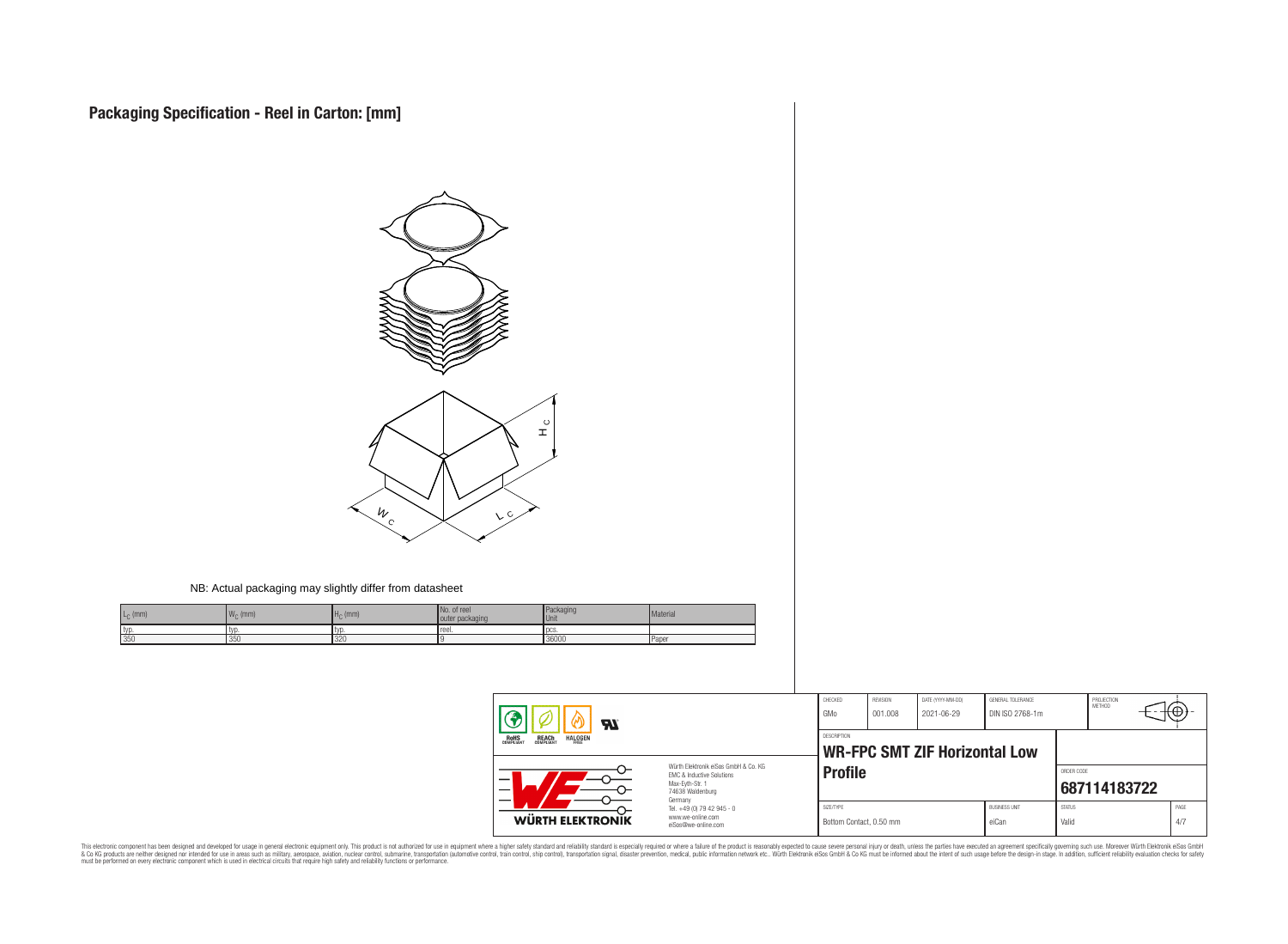## **Classification Reflow Profile for SMT components:**



## **Classification Reflow Soldering Profile:**

| <b>Profile Feature</b>                              |                    | <b>Value</b>                     |
|-----------------------------------------------------|--------------------|----------------------------------|
| <b>Preheat Temperature Min</b>                      | $\frac{1}{s}$ min  | 150 °C                           |
| <b>Preheat Temperature Max</b>                      | $\mathsf{I}$ s max | 200 °C                           |
| Preheat Time $t_s$ from $T_{s min}$ to $T_{s max}$  | t,                 | $60 - 120$ seconds               |
| Ramp-up Rate $(T_1$ to $T_p$ )                      |                    | $3^{\circ}$ C/ second max.       |
| <b>Liquidous Temperature</b>                        | T,                 | 217 °C                           |
| Time t <sub>i</sub> maintained above T <sub>1</sub> | t,                 | 60 - 150 seconds                 |
| Peak package body temperature                       | T <sub>o</sub>     | $T_p \leq T_c$ , see Table below |
| Time within 5°C of actual peak<br>temperature       | $t_{p}$            | $20 - 30$ seconds                |
| Ramp-down Rate $(T_p$ to $T_1$ )                    |                    | $6^{\circ}$ C/ second max.       |
| Time 25°C to peak temperature                       |                    | 8 minutes max.                   |

refer to IPC/ JEDEC J-STD-020E

# **Package Classification Reflow Temperature (T<sup>c</sup> ):**

| <b>Properties</b>                                                    | Volume mm <sup>3</sup><br>$350$ | Volume mm <sup>3</sup><br>350-2000 | Volume mm <sup>3</sup><br>>2000 |
|----------------------------------------------------------------------|---------------------------------|------------------------------------|---------------------------------|
| <b>PB-Free Assembly   Package Thickness  </b><br>$< 1.6$ mm          | 260 °C                          | 260 °C                             | 260 °C                          |
| <b>PB-Free Assembly   Package Thickness  </b><br>$1.6$ mm $- 2.5$ mm | 260 °C                          | 250 °C                             | 245 °C                          |
| <b>PB-Free Assembly   Package Thickness  </b><br>$>2.5$ mm           | 250 °C                          | 245 °C                             | 245 °C                          |

refer to IPC/ JEDEC J-STD-020E

| ЯI<br>REACH<br>COMPLIANT<br><b>HALOGEN</b><br><b>ROHS</b><br>COMPLIANT<br>FRFF |                                                                                                                                | CHECKED<br>GMo                       | <b>REVISION</b><br>001.008           | DATE (YYYY-MM-DD)<br>2021-06-29 | <b>GENERAL TOLERANCE</b><br>DIN ISO 2768-1m |                        | PROJECTION<br><b>METHOD</b> | ₩₩          |  |
|--------------------------------------------------------------------------------|--------------------------------------------------------------------------------------------------------------------------------|--------------------------------------|--------------------------------------|---------------------------------|---------------------------------------------|------------------------|-----------------------------|-------------|--|
|                                                                                |                                                                                                                                | <b>DESCRIPTION</b>                   | <b>WR-FPC SMT ZIF Horizontal Low</b> |                                 |                                             |                        |                             |             |  |
| -<br><b>WÜRTH ELEKTRONIK</b>                                                   | Würth Flektronik eiSos GmbH & Co. KG<br><b>EMC &amp; Inductive Solutions</b><br>Max-Eyth-Str. 1<br>74638 Waldenburg<br>Germany | <b>Profile</b>                       |                                      |                                 |                                             | ORDER CODE             | 687114183722                |             |  |
|                                                                                | Tel. +49 (0) 79 42 945 - 0<br>www.we-online.com<br>eiSos@we-online.com                                                         | SIZE/TYPE<br>Bottom Contact, 0.50 mm |                                      |                                 | <b>BUSINESS UNIT</b><br>eiCan               | <b>STATUS</b><br>Valid |                             | PAGE<br>5/7 |  |

This electronic component has been designed and developed for usage in general electronic equipment only. This product is not authorized for subserved requipment where a higher selection equipment where a higher selection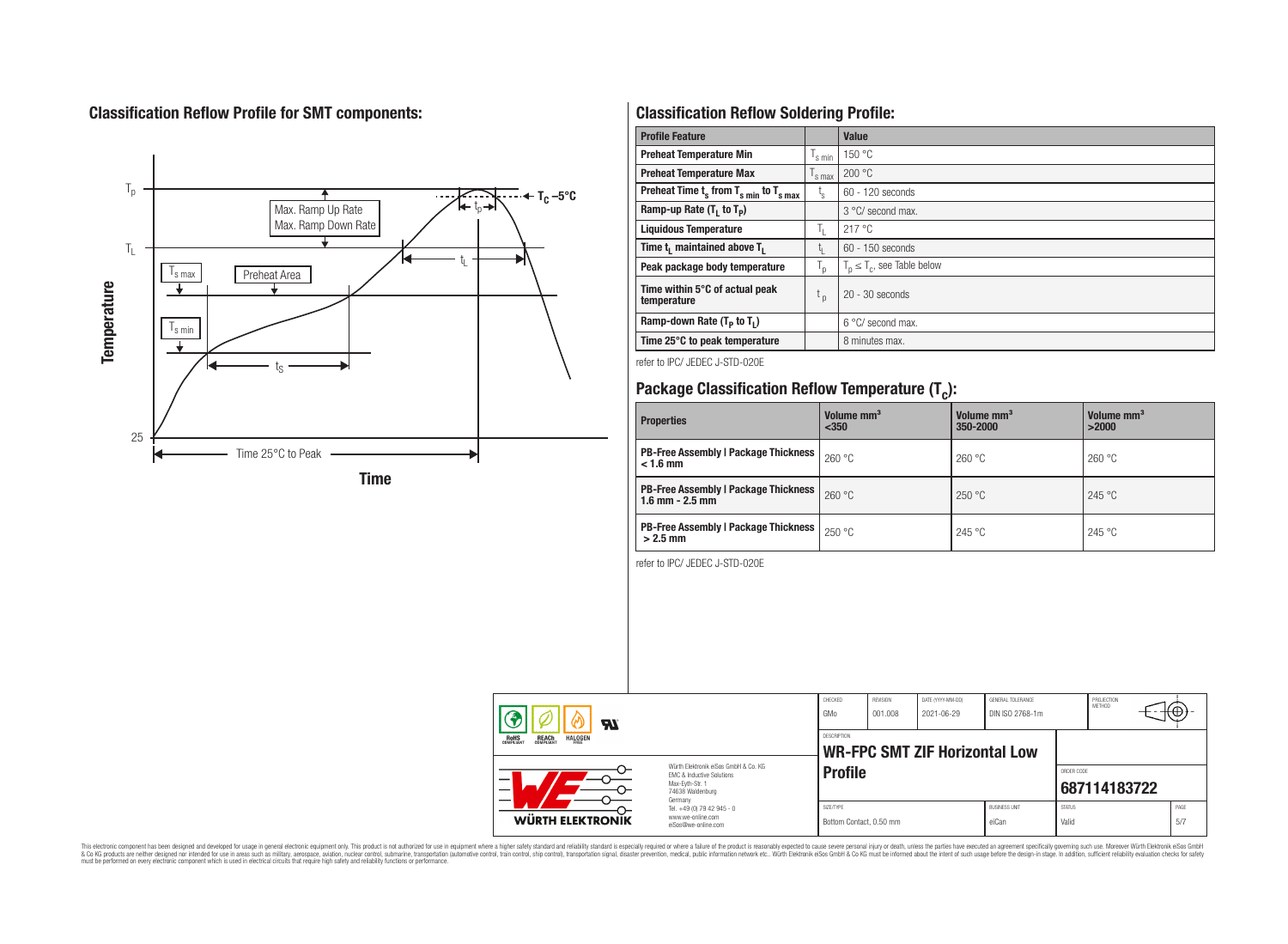## **Cautions and Warnings:**

### **The following conditions apply to all goods within the product series of the Connectors of Würth Elektronik eiSos GmbH & Co. KG:**

#### **General:**

- This mechanical component is designed and manufactured for use in general electronic equipment.
- Würth Elektronik must be asked for written approval (following the PPAP procedure) before incorporating the components into any equipment in fields such as military, aerospace, aviation, nuclear control, submarine, transportation (automotive control, train control, ship control), transportation signal, disaster prevention, medical, public information network, etc. where higher safety and reliability are especially required and/or if there is the possibility of direct damage or human injury.
- Mechanical components that will be used in safety-critical or high-reliability applications, should be pre-evaluated by the customer.
- The mechanical component is designed and manufactured to be used within the datasheet specified values. If the usage and operation conditions specified in the datasheet are not met, the component may be damaged or dissolved.
- Do not drop or impact the components, the component may be damaged.
- Prevent any damage or scratches on the component, especially on the actuator.
- Direct mechanical impact to the product shall be prevented (e.g overlapping of the PCB's).
- Würth Elektronik products are qualified according to international standards, which are listed in each product reliability report. Würth Elektronik does not warrant any customer qualified product characteristics beyond Würth Elektroniks' specifications, for its validity and sustainability over time.
- The responsibility for the applicability of the customer specific products and use in a particular customer design is always within the authority of the customer. All technical specifications for standard products do also apply to customer specific products.
- The mechanical component is designed to be used along with Würth Elektronik counterparts and tools. Würth Elektronik cannot ensure the reliability of these components while being used with other products.

#### **Product Specific:**

#### **Soldering:**

- The solder profile must comply with the technical product specifications. All other profiles will void the warranty.
- All other soldering methods are at the customers' own risk.

#### **Cleaning and Washing:**

- Washing agents used during the production to clean the customer application might damage or change the characteristics of the component, body, pins and termination. Washing agents may have a negative effect on the long-term functionality of the product.
- Using a brush during the cleaning process may deform function relevant areas. Therefore, we do not recommend using a brush during the PCB cleaning process.

#### **Potting and Coating:**

• If the product is potted in the customer application, the potting material might shrink or expand during and after hardening. Shrinking could lead to an incomplete seal, allowing contaminants into the components. Expansion could damage the components. We recommend a manual inspection after potting or coating to avoid these effects.

#### **Storage Conditions:**

- A storage of Würth Elektronik products for longer than 12 months is not recommended. Within other effects, the terminals may suffer degradation, resulting in bad solderability. Therefore, all products shall be used within the period of 12 months based on the day of shipment.
- Do not expose the components to direct sunlight.
- The storage conditions in the original packaging are defined according to DIN EN 61760-2.
- The storage conditions stated in the original packaging apply to the storage time and not to the transportation time of the components.

#### **Packaging:**

• The packaging specifications apply only to purchase orders comprising whole packaging units. If the ordered quantity exceeds or is lower than the specified packaging unit, packaging in accordance with the packaging specifications cannot be ensured.

#### **Handling:**

- Do not repeatedly operate the component with excessive force. It may damage or deform the component resulting in malfunction.
- In the case a product requires particular handling precautions, in addition to the general recommendations mentioned here before, these will appear on the product datasheet
- The temperature rise of the component must be taken into consideration. The operating temperature is comprised of ambient temperature and temperature rise of the component.The operating temperature of the component shall not exceed the maximum temperature specified.

These cautions and warnings comply with the state of the scientific and technical knowledge and are believed to be accurate and reliable. However, no responsibility is assumed for inaccuracies or incompleteness.

| Яľ<br><b>REACH</b><br>COMPLIANT<br><b>HALOGEN</b><br><b>ROHS</b><br>COMPLIANT |                                                                                                                                                                                               | CHECKED<br>GMo                                      | REVISION<br>001.008 | DATE (YYYY-MM-DD)<br>2021-06-29 | GENERAL TOLERANCE<br>DIN ISO 2768-1m |                            | PROJECTION<br><b>METHOD</b> | ₩₩.         |
|-------------------------------------------------------------------------------|-----------------------------------------------------------------------------------------------------------------------------------------------------------------------------------------------|-----------------------------------------------------|---------------------|---------------------------------|--------------------------------------|----------------------------|-----------------------------|-------------|
|                                                                               |                                                                                                                                                                                               | DESCRIPTION<br><b>WR-FPC SMT ZIF Horizontal Low</b> |                     |                                 |                                      |                            |                             |             |
|                                                                               | Würth Flektronik eiSos GmbH & Co. KG<br>FMC & Inductive Solutions<br>Max-Evth-Str. 1<br>74638 Waldenburg<br>Germany<br>Tel. +49 (0) 79 42 945 - 0<br>www.we-online.com<br>eiSos@we-online.com | <b>Profile</b>                                      |                     |                                 |                                      | ORDER CODE<br>687114183722 |                             |             |
| <b>WÜRTH ELEKTRONIK</b>                                                       |                                                                                                                                                                                               | SIZE/TYPE<br>Bottom Contact, 0.50 mm                |                     |                                 | <b>BUSINESS UNIT</b><br>eiCan        | <b>STATUS</b><br>Valid     |                             | PAGE<br>6/7 |

This electronic component has been designed and developed for usage in general electronic equipment only. This product is not authorized for use in equipment where a higher safety standard and reliability standard si espec & Ook product a label and the membed of the seasuch as marked and as which such a membed and the such assume that income in the seasuch and the simulation and the such assume that include to the such a membed and the such